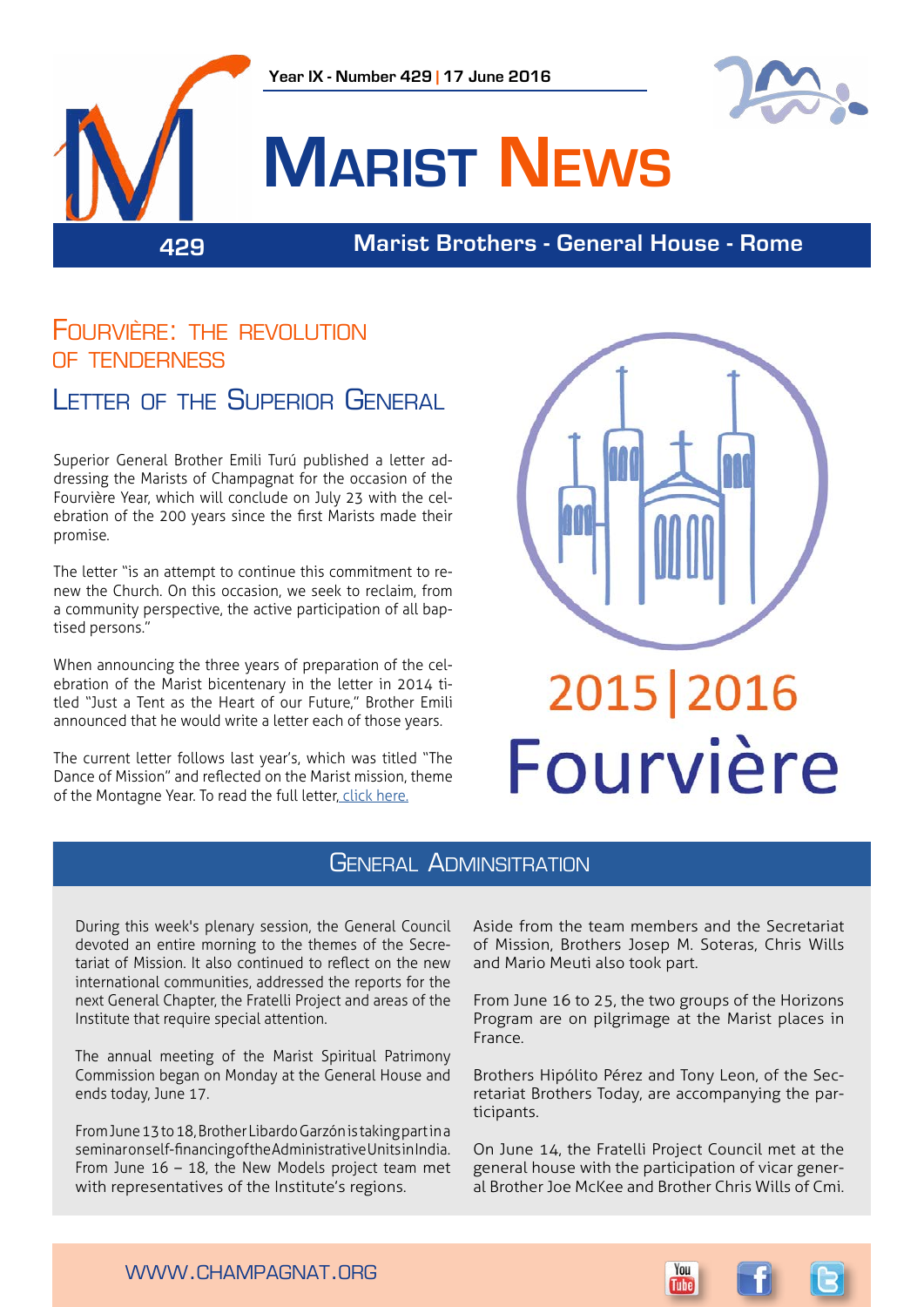# INTERNATIONAL ASSEMBLY OF MARIST PUBLISHERS

## **Attention to partnerships**



"

**Each space of this place evokes stories, mysticism, spirituality and Marcellin's dreams. Charism and dreams that we seek to live and perform, 200 years later, around the world.**

"

L'Hermitage was chosen as the site for the third international assembly of Marist publishers from May 30 – June 3, which included 39 participants.

The participants were representatives of the publishing houses GRAM, from Buenos Aires, FTD Educação, from Brazil, EDELVIVES from Spain, and its Mexican subsidiary PROGRESO.

The Assembly adopted three common lines of action for the next two years:

- joint work in IT educational technology
- study of new markets, notably in Latin America
- attention to partnerships and/or acquisitions of similar companies in the event of proven advantages

L'Hermitage speaks for itself.

It is the Institute's cradle where everything there reminds one of Marcellin and his first Brothers as well as of the projects those pioneers dreamed of.

In the words of a colleague, "each space of this place evokes stories, mysticism, spirituality and Marcellin's dreams.

Charism and dreams that we seek to live and perform, 200 years later, around the world."

Two of the meeting's days were dedicated to institutional formation, with guided tours by the L'Hermitage House, Rosey, Marlhes, Le Palais, La Valla and Fourvière.

Some of the participants also visited the Maisonnette house, where Brother Francisco lived, during their free time.

At each site, a team of animators of L'Hermitage, gave explanations and encouraged them to reflect and pray, making it an eminently Marist programme.

Other three days were devoted to the technical part of the Assembly.

Guided by the Brazilian adviser, Mário F. Alves and Brothers João Carlos do Prado and Miguel Ángel E. Barrera of the Secretariat of Mission, through different dynamics, participants learned what each Publisher is doing, its main projects, achievements and challenges.

Luca Olivari spoke about the New Models of Animation, Government and Management project, which the general council is implementing in the Institute.

The third international assembly of Marist publishers ended at the feet of Our Lady of Fourvière in Lyon, with our consecration to Mary, repeating the gesture Saint Marcellin and his 11 colleagues made in July 1816.

The next encounter will take place in São Paulo, Brazil, in 2018.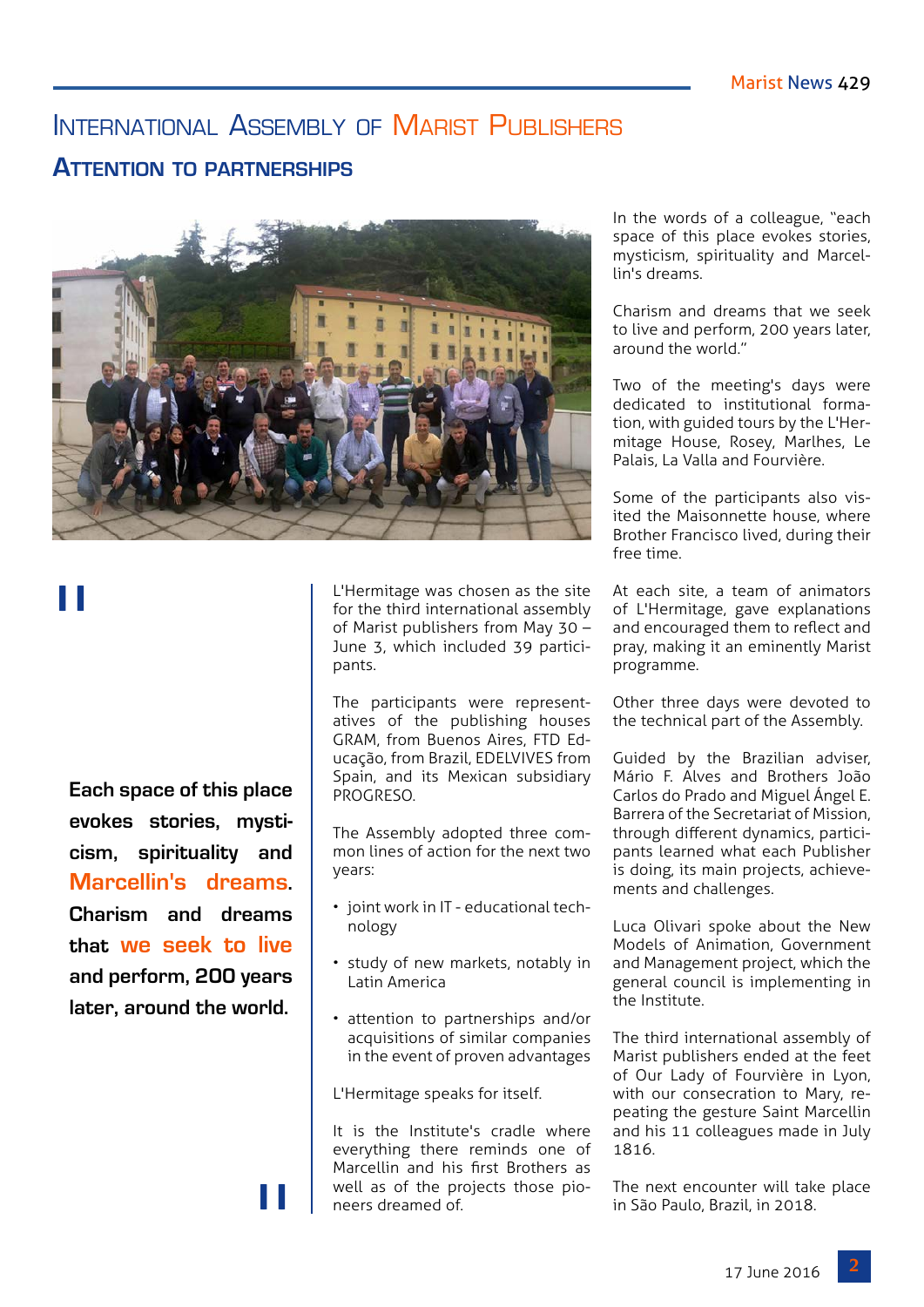## News in Brief

#### **Safeguarding Minors**

Brother Fortune Chakasara, of Zimbabwe, Southern Africa Province, obtained a Diploma in Safeguarding Minors at the Centre for Child Protection of the Pontifical Gregorian University. He received his diploma on June 14, an occasion that counted with the participation of Brothers Emili Turú, Antonio Ramalho, Michael De Waas and Pau Fornells.



#### **The CME's Magazine**

The Spanish Marist Conference published the tenth edition of the 'Maristas Siglo XXI' magazine. The main topic is "the Marist educative proposal." The digital edition can be obtained at www.maristas. es.

#### **Australia Archive**

The new provincial archive was launched on June 14 in Mascot. According to the provincial superior, Brother Peter Carroll, this archive "is a symbol of the unity that has been experienced during the last three years." It unites the archives of the old provinces of Sidney and Melbourne, which led to the creation of the Province of Australia in 2013.

## **Weekend gathering of 15 Marist schools from the US, Canada and Mexico**

#### **Marist Youth Gathering 2016: Let Me Dream**



Nearly 300 people gathered during the last weekend of May for a Marist youth gathering at Marist College in New York.

"We had a wonderful weekend," affirmed Matt Fallon, the director of the Marist Youth Ministry of the USA Province.

"The theme "Let Me Dream" was inspired by the Casting Crowns song "Dream for You" and the first Marists dream at Fourvière 200 years ago," he told the general house press office on June 2.

Young people from 15 Marist schools and parish youth groups of the provinces of the United States, Canada, and Mexico Occidental as well as brothers from Africa took part.

A team of 23 Marist young adults helped animate the programme, while laity, Brothers, and two Marist Missionary Sisters gave support and helped in the workshops, keynote presentations, and activities.

The students came from Archbishop Molloy, Central Catholic, Chris-



#### **Brother Eugène Kabanguka**

General councillor Brother Eugène Kabanguka suffered a cerebrovascular accident (CVA), on Wednesday, June 15.

He was immediately taken to the San Camillo hospital in Rome.

He is currently under observation and in semi-intensive care, waiting for his situation to stabilize. We entrust Br Eugène to the tenderness of Mary, our good Mother.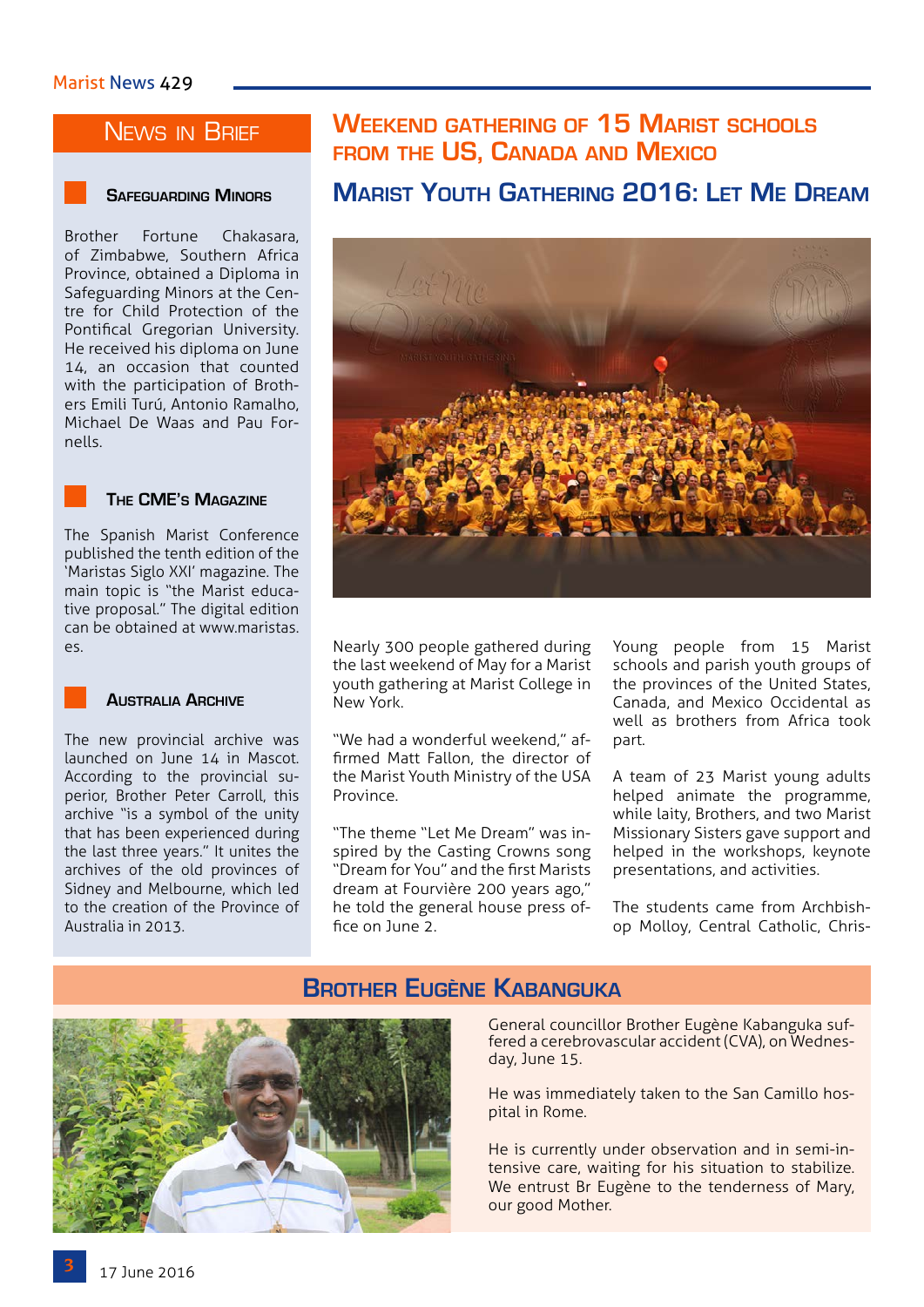# MARIST WORLD



Kinsangani: Marist University of Congo



Cuba: Intercommunitary meeting



Paraguay: Mission Assembly



General House: International Commission of Brothers Today



Lebanon: Angela Petenzi (FMSI) & Angela Matulli (De La Salle Onlus)- Fratelli Project



Sri Lanka: Sustentability workshop for Africa and Asia

topher Columbus High School, Marist HS Bayonne, Marist High School Chicago, Msgr. Pace High School, Mount Saint Michael Academy, Roselle Catholic High School, Saint Joseph Academy, Saint Joseph Regional High School, Saint Mary's High School, the youth group in East Harlem, as well as from schools of Canada and Mexico.

The gathering included keynote talks from Brother Patrick McNamara, Maureen Hagan and a panel discussion led by Brothers Hank Hammer and Al Rivera.

There were many workshops, moments of prayer, a square dance, a concert by the popular Christian band Array of Hope, Champagnat games and Mass presided by Father Richard LaMorte.

Superior General Brother Emili Turú sent a video message to the youth, in which he stresses the importance of having a dream.

To watch the full video message, [click here.](https://www.youtube.com/watch?v=ILIJ0Wov8Z0)

# West Central Europe: Provincial Gathering on Education 'Journeying the Marist way'

"

"

**Being Marist is a Marian way of living the Gospel... and a caring presence to the young**

"Journeying the Marist way" was the theme of the second provincial gathering on Marist education.

About 50 Marists, Brothers and Lay Persons, from the five countries of our Province met in Guardamar, Spain, from June 3 - 6.

The aim was to carry on from the first gathering, which had taken place in the same venue in June 2014, but on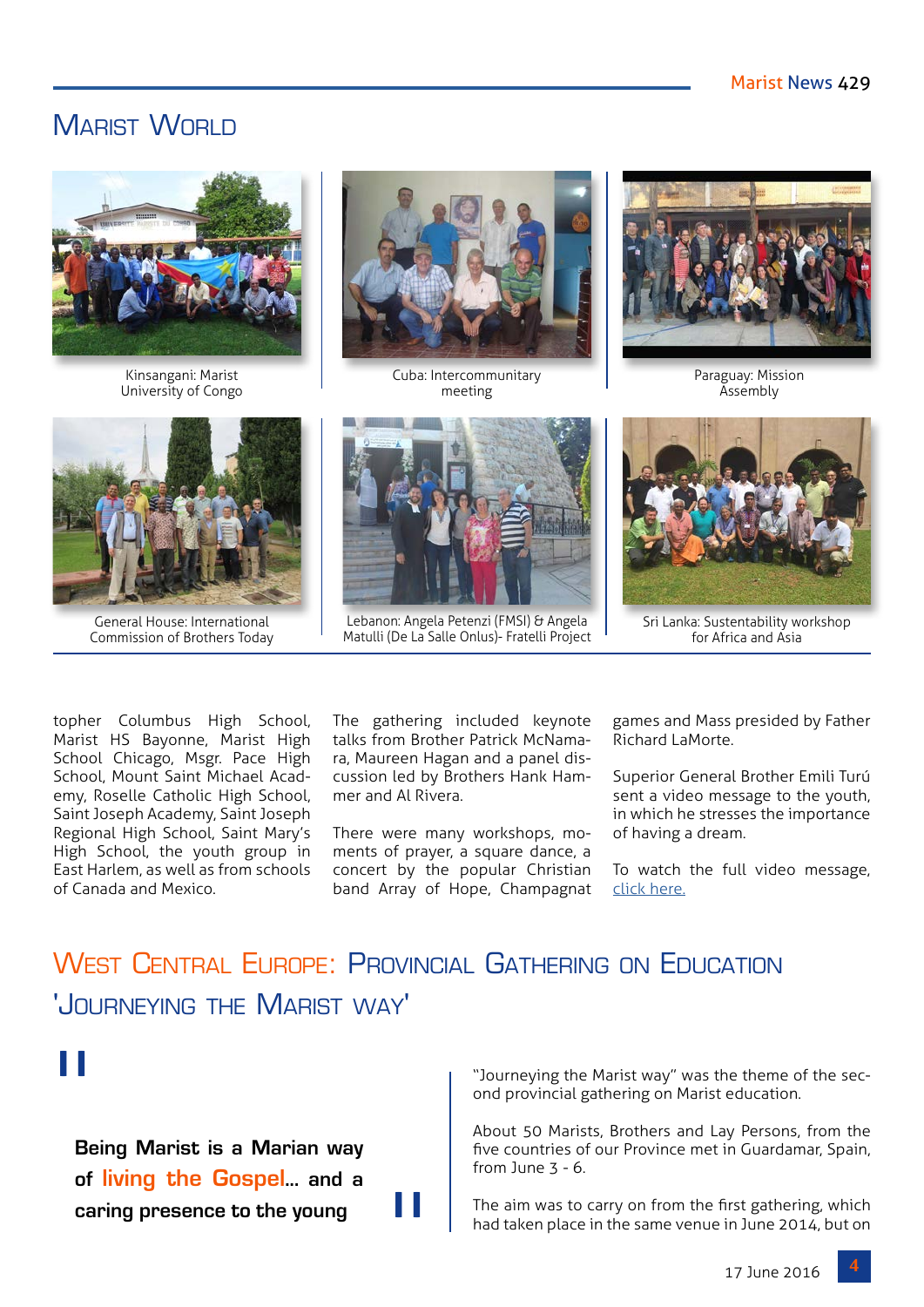#### Marist News 429



this occasion we focused on the Marist Identity of those who are involved in the schools and other projects of the Province.

After a resume, presented by Aisling Demaison, of what had happened in the last two years with regard to Marist Mission, we listened to the personal Marist stories of two lay persons and two Brothers.

The sharing which followed allowed each one of us to take a position, and throw some light on what are the specifics of being Marist: a Marian way of living the Gospel, done with simplicity, family spirit, a personal and common engagement, a closeness and a caring presence to the young, according to the spirit of Champagnat and the first Brothers. Workshops allowed us

to consider in depth some aspects of Marist Mission in today's context. Times of meditation and social interaction brought a good balance to the gathering.

Finally, future plans were laid out, in particular with regard to the celebration of the Bicentenary of the Institute, in the schools with staff and pupils, and in the different projects in the Province.

Equally, the Marist Network and Marist Identity were strengthened and were a source of enthusiasm for all the participants.

From the General Administration, were present Brothers Ernesto Sánchez, General Councillor, and Tony Leon, Director of the Secretariat Brothers Today.

# Marist Leaders of South African schools meet Seeing new visions, dreaming new dreams

Leaders from the five Marist schools in South Africa met from May 25 – 27 to look at the theme of 'Regeneration – seeing new visions, dreaming new dreams'.

They were inspired by the call of Pope Francis to 'look at our cities with a contemplative gaze, a gaze which sees God dwelling in their homes, in their streets and squares…' (Evangelii Gaudium; No.